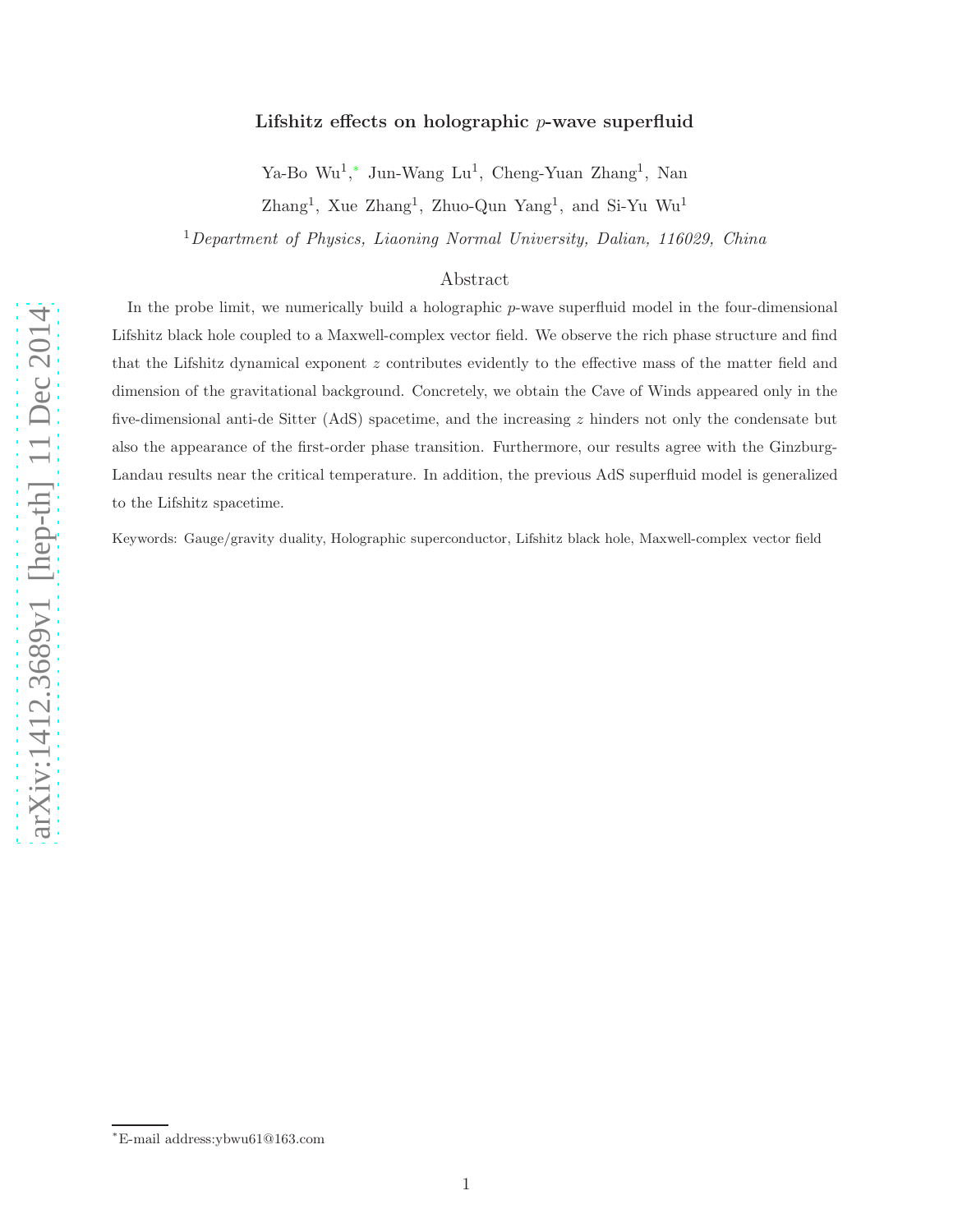#### I. INTRODUCTION

The gauge/gravity duality [1] builds a powerful relationship between the many-body system in the quantum mechanics with the strong interaction and the classical dynamical black hole with a higher dimension of spacetime, hence, in the past decades, it has been widely used to study various strongly coupled system. In particular, via this holographic duality, various high-temperature superconductors<sup>1</sup> were constructed, which involve different gravitational backgrounds as well as matter fields, see, for example, Refs.  $[2-15]$  and the references therein.

All above superconductor models almost base on the isotropic gravitational backgrounds. Due to the various anisotropy of superconductors in the condensed matter system, the authors of Ref. [16] proposed a  $(d + 2)$ -dimensional gravity dual to the Lifshitz anisotropic scaling of the space and time,  $ds^2 = L^2 \left( -r^{2z} dt^2 + r^2 d\vec{x}^2 + \frac{dr^2}{r^2} \right)$  $\frac{dr^2}{r^2}$ , where  $d\vec{x}^2 = dx_1^2 + \cdots + dx_d^2$ ,  $r \in (0, \infty)$  and z the dynamical critical exponent as well as  $L$  a cosmological constant. In particular, the Lifshitz fixed points scale the space and time as  $t \to b^z t$ ,  $\vec{x} \to b\vec{x}$  ( $z \neq 1$ ). For related works, see also, for instance, Refs. [17–19]. In addition, the gravity duality with the anisotropy between two spatial directions also exists, see, for example, Refs. [20, 21]. In the remainder of this paper, we will set  $L = 1$  for simplicity. Subsequently, the Lifshitz spacetime was extended to a  $(d + 2)$ -dimensional finite-temperature system [22]

$$
ds^{2} = -r^{2z} f(r)dt^{2} + \frac{dr^{2}}{r^{2} f(r)} + r^{2} \sum_{i=1}^{d} dx_{i}^{2}, \qquad f(r) = 1 - \frac{r_{0}^{z+d}}{r^{z+d}},
$$
 (1)

where  $r_0$  denotes the location of the event horizon. Moreover, the Hawking temperature can be written as  $T = \frac{(z+d)r_0^2}{4\pi}$ . To see the anisotropic effects, some holographic superconductors were constructed in the Lifshitz black hole backgrounds, see, for example, Refs. [23–33], where the results showed that the larger Lifshitz parameter z hinders the condensate. What is more, the Lifshitz parameter z contributes to the effective dimension of the gravitational background.

In order to generalize the above superconductor models to the ones with a steady current, holographic superfluid solutions were constructed by performing a deformation to the superconducting black hole [34, 35], and were further investigated in Refs. [36–42]. It follows that below the critical temperature  $T_0$  with the vanishing superfluid velocity, there is a special value of  $T$ , beyond (below) which the order of the phase transition is of second (first) order. We call the critical

 $1$  According to the gauge/gravity duality, there is not dynamical gauge field in the dual field theory  $[5]$ . Therefore, the current induced by the applied magnetic field can not produce an equal and opposite canceling field in the superconductor to exclude the external magnetic field, which is different from the ordinary superconductor but rather similar to thin superconducting films or wires.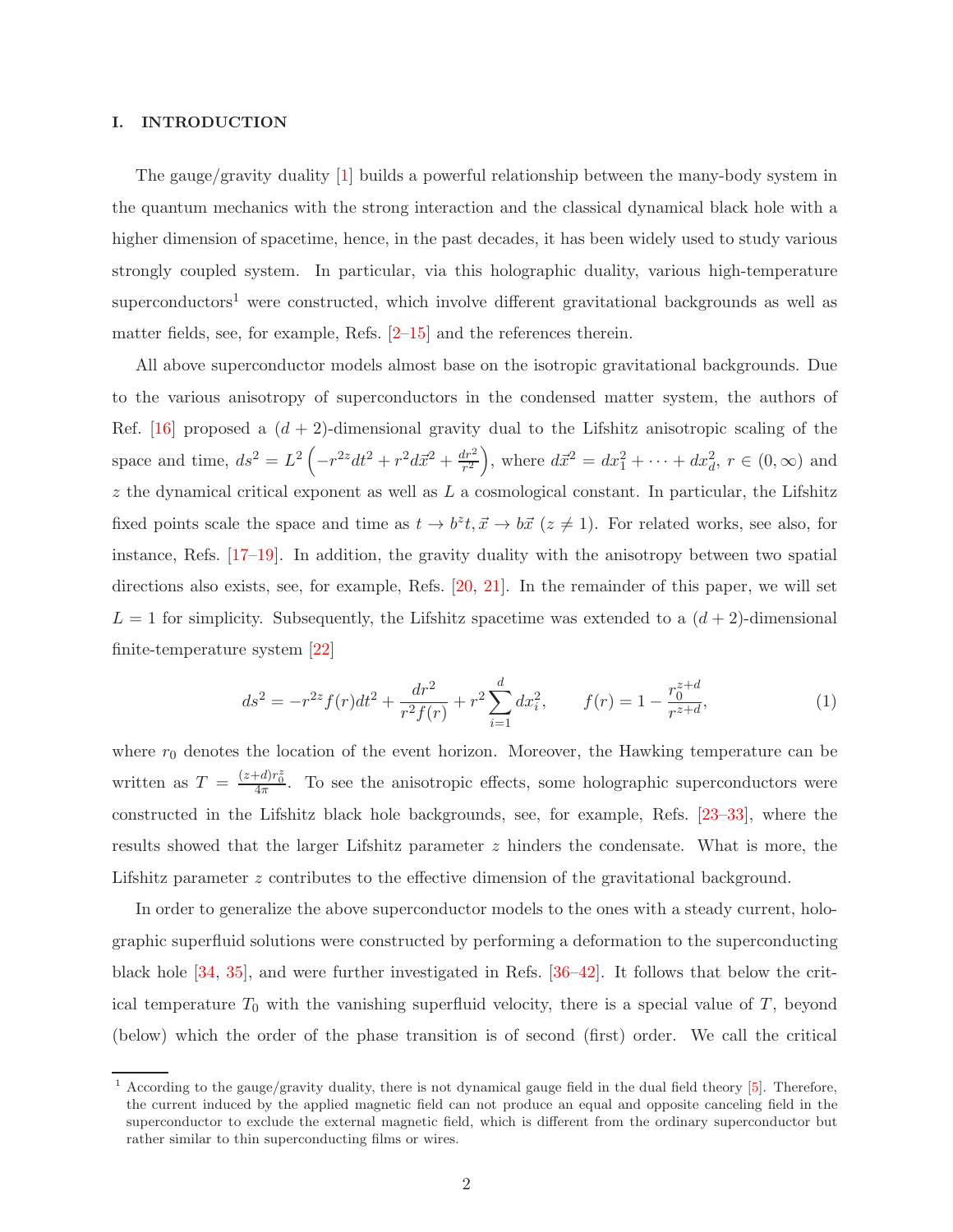superfluid velocity corresponding to this special temperature as the translating superfluid velocity. Moreover, in the five-dimensional (5D) anti-de Sitter (AdS) black hole background, the authors of Ref. [40] found that when the temperature decreases, the second-order transition occurs before the first-order transition to a new superconducting phase.

Recently, motivated by Ref.  $[2]$ , a new holographic p-wave superconductor model was built by coupling a Maxwell-complex vector (MCV) field with the four-dimensional (4D) Schwarzschild AdS black hole [43], for related works, see Refs. [44–50]. It was shown that only the external magnetic field can induce the condensate, which is similar to result of the QCD vacuum phase transition in Ref. [51] compared with ones in Ref. [52]. In addition, even in the Lifshitz spacetime, this MCV model is still a generalization of the usual p-wave model realized by the  $SU(2)$  Yang-Mills (YM) gauge field [3]. Because of the anisotropic properties of the superfluid model in the real world, for example, the  $He_3$  superfluid, it is valuable to construct the holographic  $p$ -wave superfluid model by coupling the MCV model in the 4D Lifshitz black hole. More interesting questions are whether we can see (i) the Cave of Winds only existed in the 5D AdS black hole when considering the effects of Lifshitz parameter  $z$  on the dimension of the gravitational background; (ii) the disappearance of the first-order phase transition due to the fact that the larger parameter z hinders the condensate. Answering these questions is just the purpose of this paper.

Based on the above mentioned, we will build a holographic superfluid model in the 4D Lifshitz black hole coupled with the MCV field in the probe limit. Interestingly, we obtain the rich structure, especially the Cave of Winds, which means that the Lifshitz parameter z contributes evidently to the effective mass of the matter field and the dimension of the background spacetime. Moreover, the larger z not only decreases the critical temperature, but also hinders the emergence of the first-order phase transition.

The paper is organized as follows. In Sec. II, we obtain the equations of motion and the grand potential for the superfluid model. We numerically study the condensate and the supercurrent in Sec. III and IV, respectively. The last section is devoted to the conclusions and further discussions.

## II. EQUATIONS OF MOTION AND THE GRAND POTENTIAL

In this section, we derive the equations of motion in terms of the MCV field, following which we obtain the grand potential.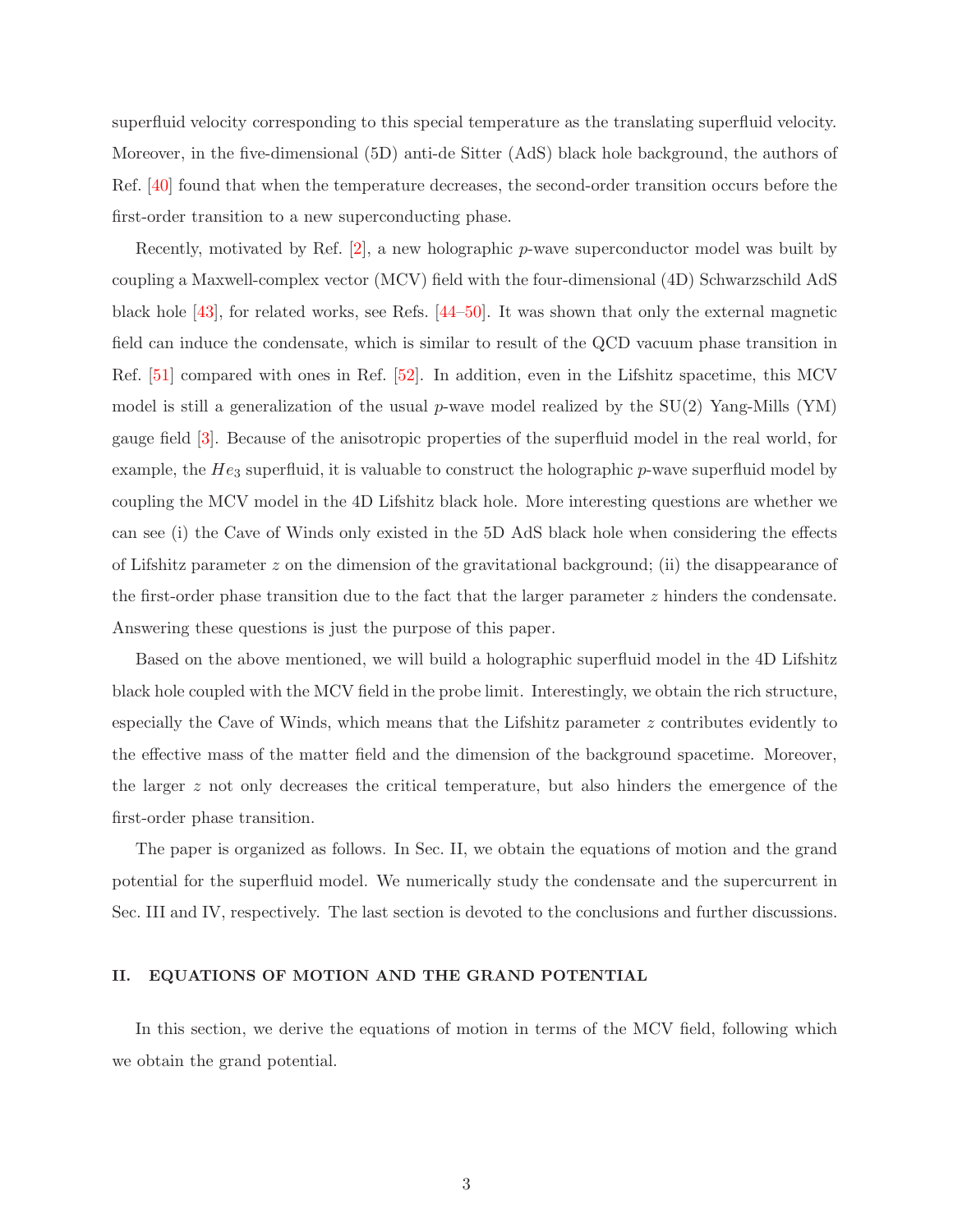The MCV matter action including a Maxwell field and a complex vector field reads [47]

$$
S_m = \frac{1}{16\pi G_4} \int dx^4 \sqrt{-g} \left( -\frac{1}{4} F_{\mu\nu} F^{\mu\nu} - \frac{1}{2} \rho^{\dagger}_{\mu\nu} \rho^{\mu\nu} - m^2 \rho^{\dagger}_{\mu} \rho^{\mu} + i q \gamma \rho_{\mu} \rho^{\dagger}_{\nu} F^{\mu\nu} \right), \tag{2}
$$

where  $F_{\mu\nu}$  is the strength of the Maxwell field  $A_{\mu}$  and  $\rho_{\mu\nu} = D_{\mu}\rho_{\nu} - D_{\nu}\rho_{\mu}$  with the covariant derivative  $D_{\mu} = \nabla_{\mu} - iqA_{\mu}$ , while m and q are the mass and the charge of the vector field  $\rho_{\mu}$ , respectively. The last term with a coefficient  $\gamma$  stands for the interaction between  $\rho_{\mu}$  and  $A_{\mu}$ , which is crucial to the effect of the magnetic field in the holographic model [43–46]. However, in this paper we do not consider the magnetic field, hence, it will not contribute to our work. Moreover, we will work in the probe limit that can be realized by taking  $q \to \infty$  with  $q\rho_\mu$  and  $qA_\mu$  fixed.

By varying the action (2), we obtain the equations of motion

$$
D^{\nu}\rho_{\nu\mu} - m^2\rho_{\mu} + iq\gamma\rho^{\nu}F_{\nu\mu} = 0, \qquad (3)
$$

$$
\nabla^{\nu} F_{\nu\mu} - i q (\rho^{\nu} \rho^{\dagger}_{\nu\mu} - \rho^{\nu \dagger} \rho_{\nu\mu}) + i q \gamma \nabla^{\nu} (\rho_{\nu} \rho^{\dagger}_{\mu} - \rho^{\dagger}_{\nu} \rho_{\mu}) = 0.
$$
 (4)

As Ref. [50], we turn on the following ansatzs for  $\rho_{\mu}$  and  $A_{\mu}$ 

$$
\rho_{\nu}dx^{\nu} = \rho_x(r)dx, \qquad A_{\nu}dx^{\nu} = \phi(r)dt + A_y(r)dy.
$$
\n(5)

Thus the concrete equations of motion in terms of the matter field are given by

$$
\rho''_x + \left(\frac{z+1}{r} + \frac{f'}{f}\right)\rho'_x - \frac{\rho_x}{r^2f}\left(m^2 - \frac{\phi^2}{r^{2z}f} + \frac{A_y^2}{r^2}\right) = 0, \tag{6}
$$

$$
\phi'' + \frac{3-z}{r}\phi' - \frac{2\rho_x^2}{r^4f}\phi = 0, \tag{7}
$$

$$
A''_y + \left(\frac{z+1}{r} + \frac{f'}{f}\right) A'_y - \frac{2\rho_x^2}{r^4 f} A_y = 0.
$$
 (8)

When we turn off the spatial component  $A_y(r)$ , Eqs. (6) and (7) reduce to the ones in Ref. [45], while Eqs. (6), (7) and (8) with  $z = 1$  are the same with the ones in Ref. [50].

Due to the difficulty to solve the above equations analytically, here we turn to the numerical approach, i.e., the shooting method [34, 35, 37–40]. Before the numerical calculation, we should impose some boundary conditions on Eqs. (6), (7) and (8). In particular, at the horizon,  $\rho_x(r_0)$  and  $A_y(r_0)$  are required to be regular, while  $A_t(r_0)$  vanishing in order for the normal form of  $g^{\mu\nu}A_\mu A_\nu$ . At the infinity boundary  $r \to \infty$ , the general falloffs of the fields are of the forms

$$
\rho_x(r) = \frac{\rho_{x-}}{r^{\Delta_-}} + \frac{\rho_{x+}}{r^{\Delta_+}} + \cdots, \qquad \phi(r) = \mu - \frac{\rho}{r^{2-z}} + \cdots, \qquad A_y(r) = S_y - \frac{J_y}{r^z} + \cdots \qquad (9)
$$

with  $\Delta_{\pm} = \frac{1}{2}$  $\frac{1}{2}$   $(z \pm \sqrt{z^2 + 4m^2})$ . According to the gauge/gravity duality,  $\rho_{x-}$  and  $\rho_{x+}$  are usually interpreted as the source and the vacuum-expectation value of the boundary operator  $O_x$ ,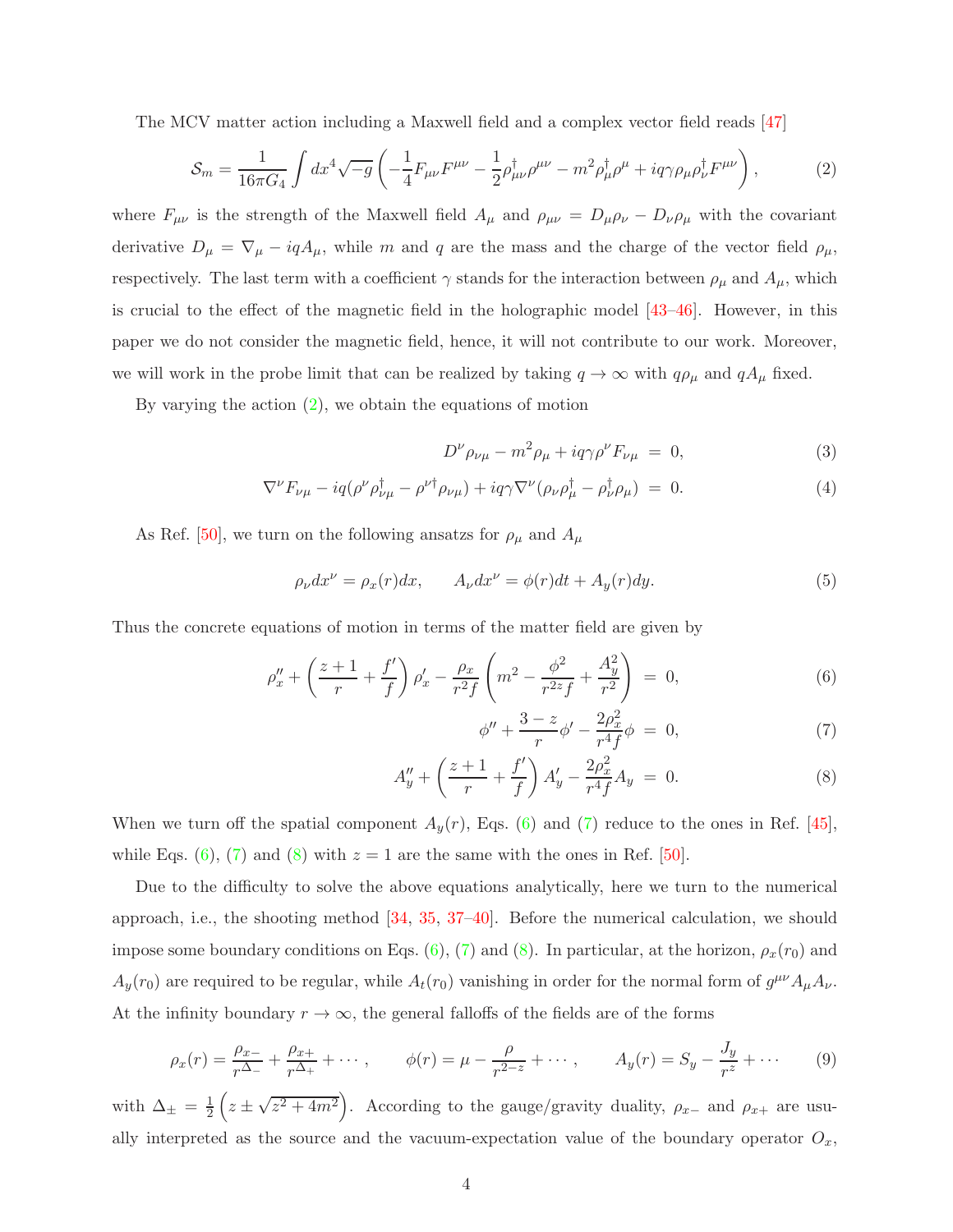respectively, while  $\mu$ ,  $\rho$ ,  $S_y$ , and  $J_y$  as the chemical potential, the charge density, the superfluid velocity, and the supercurrent, respectively. To satisfy the requirement that the symmetry is broken spontaneously, we impose the source-free condition, i.e.,  $\rho_{x-} = 0$ .

There is a scaling symmetry for the asymptotical solutions (9) as  $(r, S_y) \to \lambda(r, S_y)$ ,  $(T, \mu) \to$  $\lambda^z(T,\mu)$ ,  $\rho_{x+} \to \lambda^{\Delta_++1}\rho_{x+}$ ,  $J_y \to \lambda^{z+1}J_y$  and  $\rho \to \lambda^2\rho$  with  $\lambda$  a positive real constant, by using which we can fix the chemical potential and thus work in the grand canonical ensemble. As we know from Refs. [34, 35, 40], when the critical superfluid velocity increases beyond a translating value, the second-order phase transition will switch to the first-order one in the grand canonical ensemble. To determine which phase is more thermodynamically favored in this case, we should calculate the grand potential  $\Omega$  of the bound state, which is identified with the Hawking temperature times the Euclidean on-shell action. From the action  $(2)$ , the on-shell action  $S_{os}$  reads

$$
S_{os} = \int dx dy dt dr \sqrt{-g} \left( -\frac{1}{2} \nabla_{\mu} (A_{\nu} F^{\mu\nu}) - \nabla_{\mu} (\rho_{\nu}^{\dagger} \rho^{\mu\nu}) + \frac{1}{2} A_{\nu} \nabla_{\mu} F^{\mu\nu} \right)
$$
  
\n
$$
= \frac{V_2}{T} \left( -\sqrt{-\gamma} n_r \rho_{\nu}^{\dagger} \rho^{r\nu} |_{r \to \infty} - \frac{1}{2} \sqrt{-\gamma} n_r A_{\nu} F^{r\nu} |_{r \to \infty} + \frac{1}{2} \int_{r_0}^{\infty} dr \sqrt{-g} A_{\nu} \nabla_{\mu} F^{\mu\nu} \right)
$$
  
\n
$$
= \frac{V_2}{T} \left( \frac{1}{2} ((2 - z) \mu \rho - z S_y J_y) + \int_{r_0}^{\infty} dr \psi^2 \left( \frac{A_y^2}{r^{3 - z}} - \frac{\phi^2}{r^{z + 1} f} \right) \right),
$$
 (10)

where we have plugged the general falloffs (9), and considered the integration  $\int dt dx dy = \frac{V_2}{T}$  $\frac{V_2}{T}$  as well as ignored the prefactor  $\frac{1}{16\pi G_4}$  for simplicity. Since we work in the probe limit and impose the source-free boundary condition, we do not need to introduce the Gibbons-Hawking boundary term for the well-defined Dirichlet variational problem and the counterterms for the divergent terms in the on-shell action. For the mathematical simplicity, we usually work in the new coordinate  $u=\frac{r_0}{r}$  $\frac{r_0}{r}$ , therefore, the grand potentials in the superconducting phase  $\Omega_S$  and the normal phase  $\Omega_N$ are respectively [35, 39]

$$
\frac{\Omega_S}{V_2} = \frac{1}{2}((z-2)\mu\rho + zS_y J_y) + \int_{\epsilon}^1 du \rho_x^2 \left(\frac{u^{z-1}\phi^2}{1-u^{z+2}} - u^{1-z}A_y^2\right), \quad \frac{\Omega_N}{V_2} = -\frac{1}{2}\mu^2,\tag{11}
$$

where the lower bound  $u \to \epsilon$  corresponds to the boundary  $r \to \infty$ . Obviously, in the case of  $z = 1$ , the grand potentials (11) reduce to the ones in Ref. [50].

## III. CONDENSATES VERSUS THE TEMPERATURE

In this section, we calculate the condensate for different values of the Lifshitz parameter z and the superfluid velocity with the fixed  $\Delta_+ = \frac{3}{2}$  and 2, respectively.

As we know, in the absence of the superfluid velocity [45], the holographic conductor/superconductor phase transition is always the second-order one, hence, we can plot the critical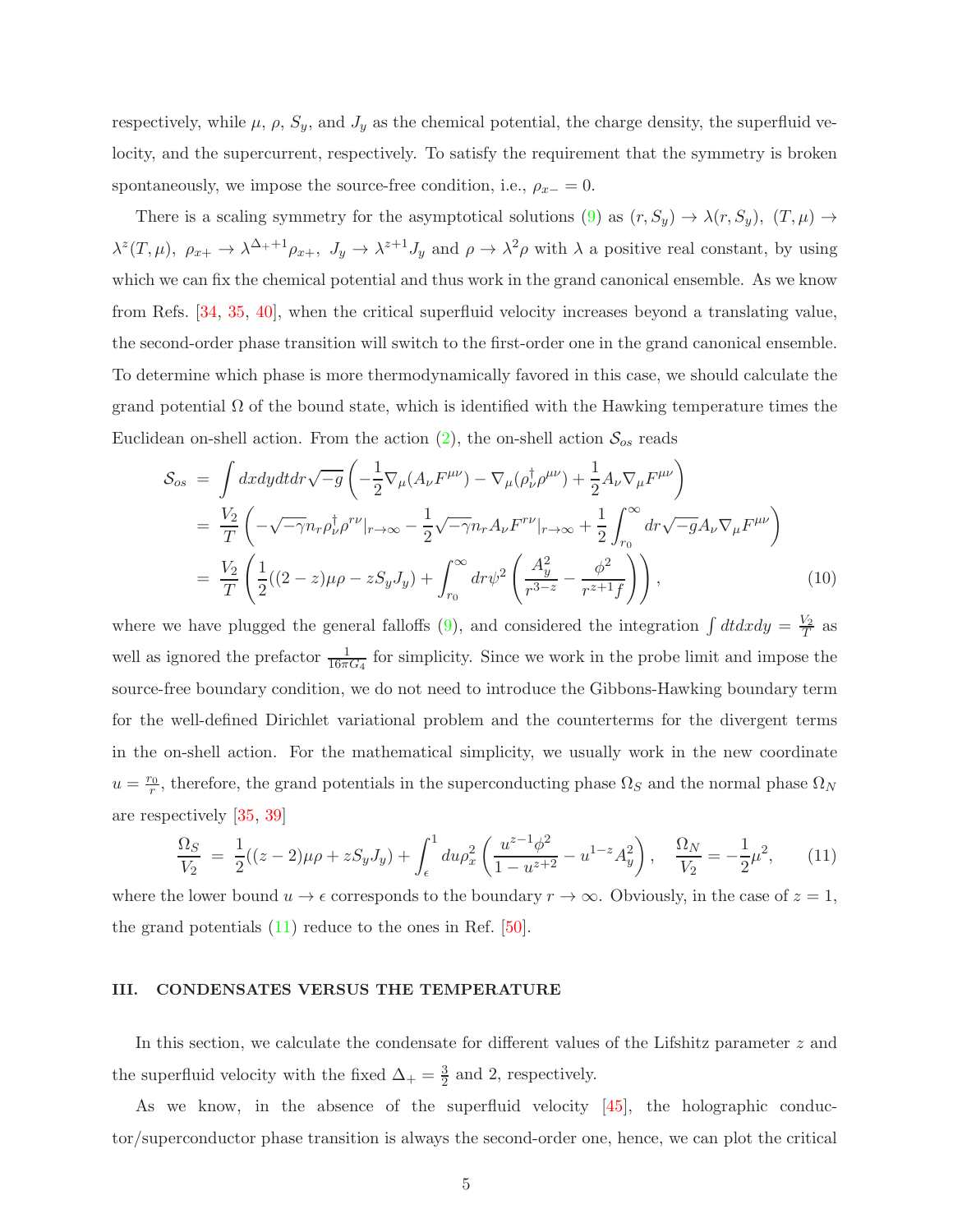

FIG. 1: The critical temperature versus the Lifshitz dynamical exponent  $z$  in the absence of the superfluid velocity with  $\Delta_+ = \frac{3}{2}$  (solid) and 2 (dashed).



FIG. 2: The critical superfluid velocity versus the temperature with  $\Delta_{+}=\frac{3}{2}$  (a) and 2 (b). The curves from top to bottom correspond to  $z = 1, \frac{6}{5}, \frac{7}{5}$ , and  $\frac{3}{2}$ , respectively.

temperature  $T_0$  as a function of z with  $\Delta_+ = \frac{3}{2}$  $\frac{3}{2}$  and 2 in Fig. 1. It follows that for the fixed  $\Delta_+$ (z), the critical temperature decreases with the increasing  $z(\Delta_+)$ . In particular, in the case of  $\Delta_+ = \frac{3}{2}$  $\frac{3}{2}$ , the results are consistent with the ones in Ref. [45], which means that the improving z hinders the superconductor phase transition. This can be understood from the effective mass in Eq. (6), i.e.,  $m_{eff}^2 = m^2 - \frac{\phi^2}{r^{2z}}$  $\frac{\phi^2}{r^{2z}f}$  that the increasing z improves  $m_{eff}^2$  so that we should further decrease the temperature to trigger the instability of the gravitational system.

Taking into account the superfluid velocity, we can obtain the phase diagrams<sup>2</sup> with the different values of  $z$  in Fig.  $2$ , from which we have the following comments. The dependence of the critical value of  $\frac{S_y}{\mu^{1/z}}$  on  $\frac{T}{\mu}$  with  $\Delta_+ = 2$  is generally similar to the one with  $\Delta_+ = \frac{3}{2}$  $\frac{3}{2}$ . For the fixed temperature, the critical superfluid velocity decreases with the improving  $z$ , which implies that

<sup>&</sup>lt;sup>2</sup> It should be stressed that our phase diagrams are just from the state where the vector field begins to condensate but not consider whether the phase is thermodynamical favored or not. The following condensate will further complement the phase diagram.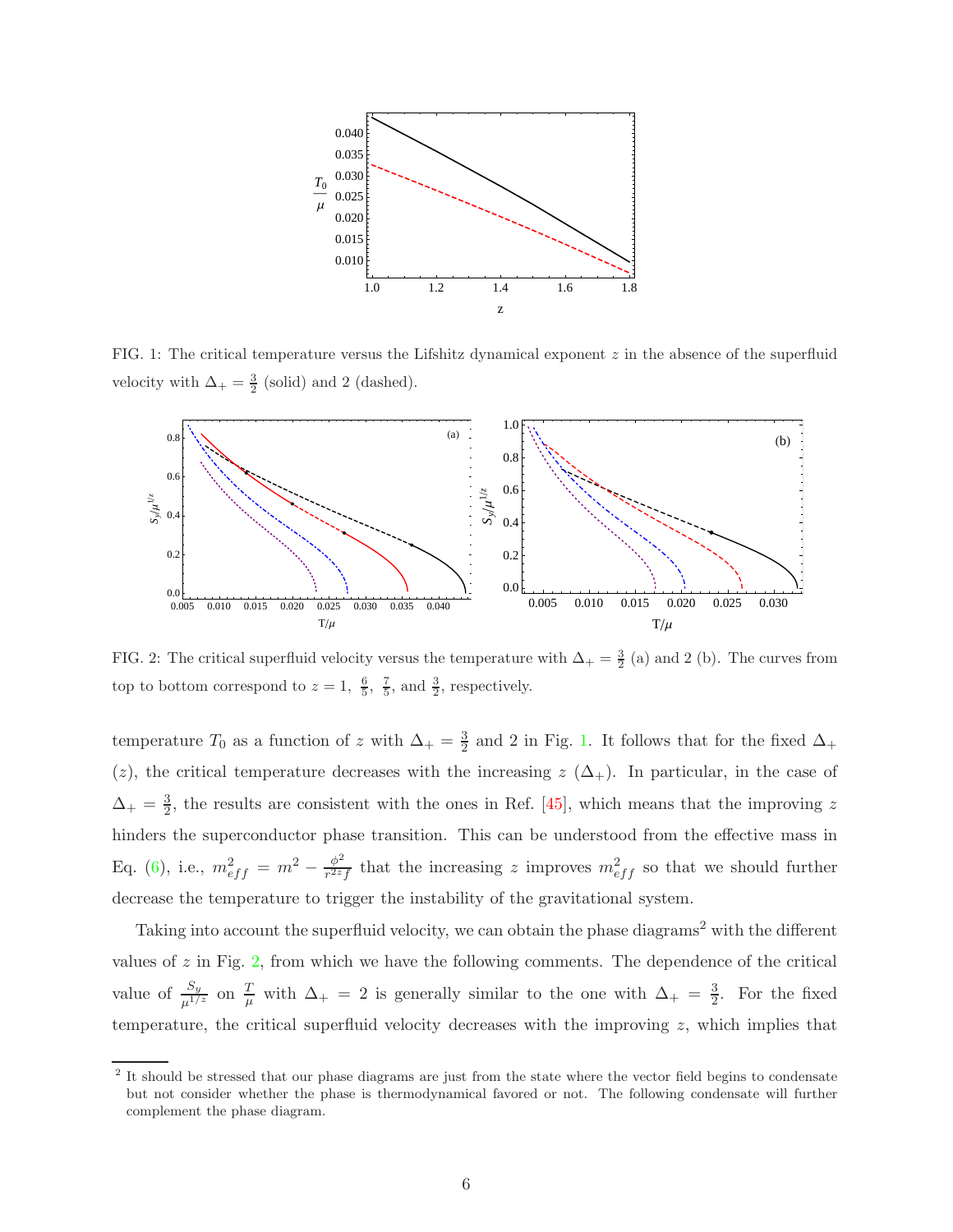

FIG. 3: The condensates (a) and the grand potential (b) versus the temperature. The curves in (a) from top to bottom correspond to  $\frac{S_y}{\mu^{5/6}} = \frac{1}{5}$ ,  $\frac{2}{5}$ ,  $\frac{3}{5}$ , and  $\frac{7}{10}$ , respectively, while the curves in (b) to the normal phase (dashed) and the superfluid phase with  $\frac{S_y}{\mu^{5/6}} = \frac{3}{5}$  (solid), respectively, where  $z = \frac{6}{5}$  and  $\Delta_+ = \frac{3}{2}$ .

the larger the Lifshitz parameter  $z$ , the more easily the superfluid phase is broken into the normal phase. Conversely, the larger  $z$  makes the superfluid phase transition more difficult. For the fixed superfluid velocity, the critical temperature decreases with the increasing  $z$ . Thus, we conclude that the larger  $z$  hinders the superfluid phase transition whether the superfluid velocity is vanishing or not.

Moreover, in the case of  $z = 1$  (i.e., the standard Schwarzschild AdS black hole), when  $\frac{S_y}{\mu}$  is small enough, the phase transition is always the second-order one until  $\frac{S_y}{\mu}$  increases to a translating value, beyond which it switches to the first-order one, which is consistent with the results in Refs. [34, 35, 37, 40, 50]. In the case of  $z = \frac{6}{5}$  $\frac{6}{5}$  in Fig. 2(a), there are two translating points, which separate the first-order transition from the second-order one. With the increasing  $z$ , the dashed-line part standing for the first-order transition shrinks gradually until it disappears, such as the cases of  $z=\frac{7}{5}$  $\frac{7}{5}$  and  $\frac{3}{2}$  where the transition is always of the second-order regardless of the value of  $\frac{S_y}{\mu^{1/z}}$ , which means that the increasing z hinders the emergence of the translating point. In fact, in the case of  $\Delta_{+} = 2$ , we also observe the simultaneous appearance of the two translating points, such as  $z = \frac{21}{20}$ , which is similar to the case of  $z = \frac{6}{5}$  $\frac{6}{5}$  in Fig. 2(a).

Due to the rich phase structure, we display the condensates versus the temperature for the different values of  $\frac{S_y}{\mu^{5/6}}$  in the case of  $z = \frac{6}{5}$  $\frac{6}{5}$  and  $\Delta_{+} = \frac{3}{2}$  $\frac{3}{2}$  in Fig. 3. Just as we have predicted from Fig. 2, in the case of  $\frac{S_y}{\mu^{5/6}} = \frac{1}{5}$  $rac{1}{5}$   $(\frac{2}{5}$  $\frac{2}{5}$ , the phase transition is of the second (first) order. In the case of  $\frac{S_y}{\mu^{5/6}} = \frac{3}{5}$  $\frac{3}{5}$ , we can observe that when the vector field begins to condensate, it seems a second-order phase transition as expected from the phase diagram. However, with the increasing condensate, the Cave of Winds observed only in the 5D AdS black hole with sufficiently large superfluid velocity [40, 50] appears, which depends on the role of the Lifshitz parameter  $z$  in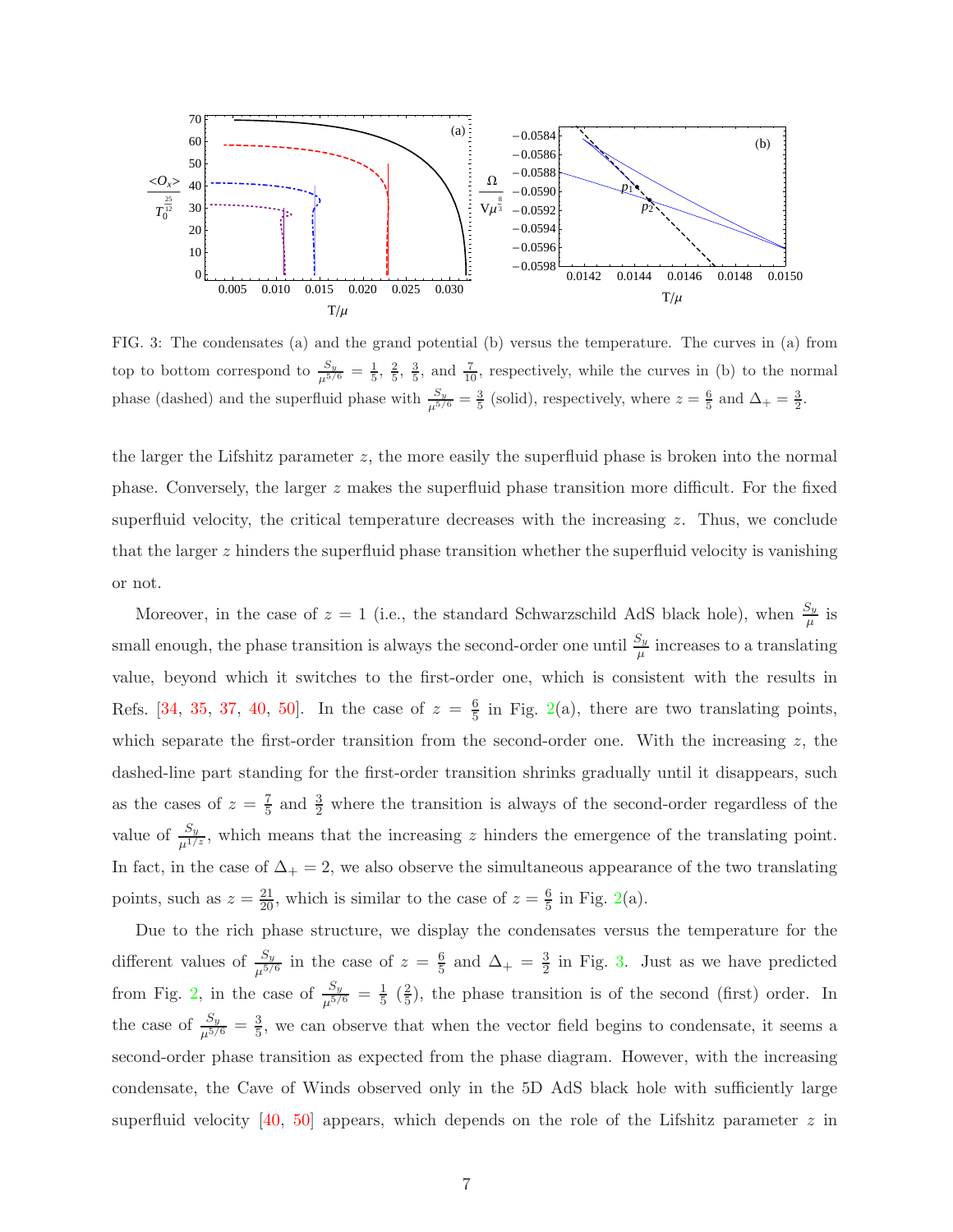

FIG. 4: The condensate versus the temperature for  $\frac{S_y}{\mu^{1/z}} = 0$  (a),  $\frac{2}{5}$  (b), and  $\frac{3}{5}$  (c). The curves in (a), (b) and (c) from top to bottom correspond to  $z = 1$ ,  $z = \frac{6}{5}$ ,  $z = \frac{7}{5}$ , and  $z = \frac{3}{2}$ , respectively. The curves in (d) stand for the grand potential versus the temperature for  $z = \frac{7}{5}$  in the superfluid phase with  $\frac{S_y}{\mu^{5/7}} = \frac{3}{5}$  (solid) and the normal phase (dashed), respectively.

changing the effective dimension of the gravitational background [26], and is obvious from the metric function, i.e.,  $f(r)$  in Eq. (1). In this case, we have to calculate the grand potential to determine whether it is really the second-order transition. From Fig. 3(b), we see clearly that the system suffers originally a second-order transition at the point  $p_1$ . However, with the increasing condensate, a first-order phase transition takes place at the point  $p_2$ , hence, we conclude that the phase transition is indeed of the first order. When the superfluid velocity improves gradually, we find the difference between the points  $p_1$  and  $p_2$  decreases and vanishes at the translating value  $\frac{S_y}{\mu^{5/6}} \approx \frac{31}{50}$  (corresponding to the temperature  $\frac{T}{\mu} \approx \frac{137}{10000}$ ), beyond which the phase transition is always of the second order, such as the case of  $\frac{S_y}{\mu^{5/6}} = \frac{7}{10}$  in Fig. 3(a).

Since the behaviors of the condensate with  $\Delta_+ = 2$  are similar to the ones with  $\Delta_+ = \frac{3}{2}$  $\frac{3}{2}$ now we only plot the condensates versus the temperature for the different values of z and  $\frac{S_y}{\mu^{1/z}}$ with  $\Delta_+ = \frac{3}{2}$  $\frac{3}{2}$  in Fig. 4, from which we have the following remarks. Fig. 4(a) is indeed the conductor/superconductor phase transition, from which we see clearly that the increasing  $z$  can just hinder the phase transition and the condensate, and not change the order of the phase transition. What is more, at the lower temperature, the condensates saturate a fixed value decreasing with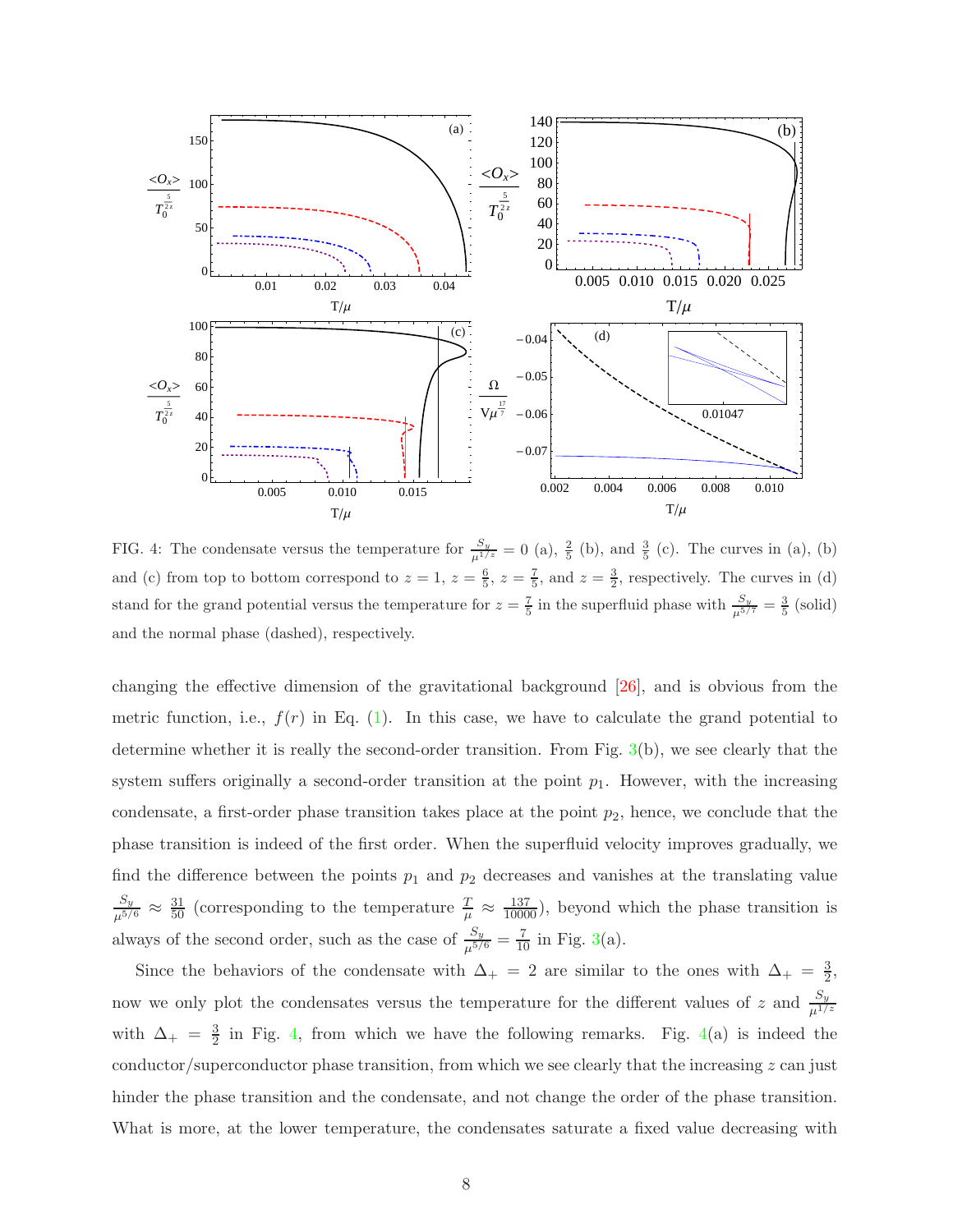the improving z, which is consistent with the results in Refs.  $[26, 45]$ . In the case of the lower superfluid velocity  $(\frac{S_y}{\mu^{1/z}} = \frac{2}{5})$  in Fig. 4(b), the evident first-order transition emerges for  $z = 1$ , which agrees with the result in Ref.  $[50]$ . However, with the increasing z, the character of the firstorder transition (such as the double value of the condensate curve) becomes less obvious until the appearance of the second-order transition in the cases of  $z = \frac{7}{5}$  and  $\frac{3}{2}$ , which not only means that the improving z hinders the emergence of the first-order phase transition, but also agrees with the phase diagram in Fig. 2. For the larger superfluid velocity, for example,  $\frac{S_y}{\mu^{1/z}} = \frac{3}{5}$  $\frac{3}{5}$  in Fig. 4(c), it is clear that the increasing z makes the translation from the second-order transition to the first-order one more difficult. Moreover, due to the contribution of the Lifshitz parameter  $z$  to the effective dimension of the gravitational spacetime, the Cave of Winds appears when taking  $z = \frac{6}{5}$  and  $\frac{7}{5}$ , especially in the case of  $z=\frac{6}{5}$  $\frac{6}{5}$  and  $\frac{S_y}{\mu^{5/6}} = \frac{7}{10}$  in Fig. 3, which can only be observed in the 5D AdS black hole [40, 50].

Because of the multiple-valued properties of the Cave of Winds, the thermodynamically favored region should be determined via its grand potential. We typically plot the grand potential<sup>3</sup> in the case of  $z=\frac{7}{5}$  $\frac{7}{5}$  and  $\frac{S_y}{\mu^{5/7}} = \frac{3}{5}$  $\frac{3}{5}$  in Fig. 4(d). It follows that the grand potential in the superfluid phase is always less than the one in the normal phase, and the Cave of Winds has the similar intend to the standard one [40, 50]. We have signed out the thermodynamically stable bound by a vertical line in Fig. 4(c), which has three intersecting points with the condensate curve. From the grand potential, we know the region is unphysical between the points with larger and smaller values of condensate. Furthermore, we also sign out the stable bounds in the other multiple-valued condensates in Fig. 3 and 4 by the same method. In addition, the fact that the Fig. 2 is consistent with Figs. 3 and 4 implies that the phase diagrams are rather reliable to reflect the critical behaviors.

# IV. SUPERCURRENTS VERSUS THE SUPERFLUID VELOCITY

It is well known that Ginzburg-Landau (GL) theory is the effective field theory of superconductors near the critical temperature [5]. According to the free-energy density, it can give quite exact description and various significant quantities that can directly be compared with the experimental results. Especially, for the thin superconducting films or wires, the GL model indicates that, for example, the curve of supercurrent versus superfluid approximates a parabola opening downward; the squared ratio of the condensate with the critical current to the condensate with vanishing

 $3$  It should be noted that the varying region of the grand potential for the Cave of Winds is too small to distinguish, hence, we here give a schematic contour with only a precisely stable bound.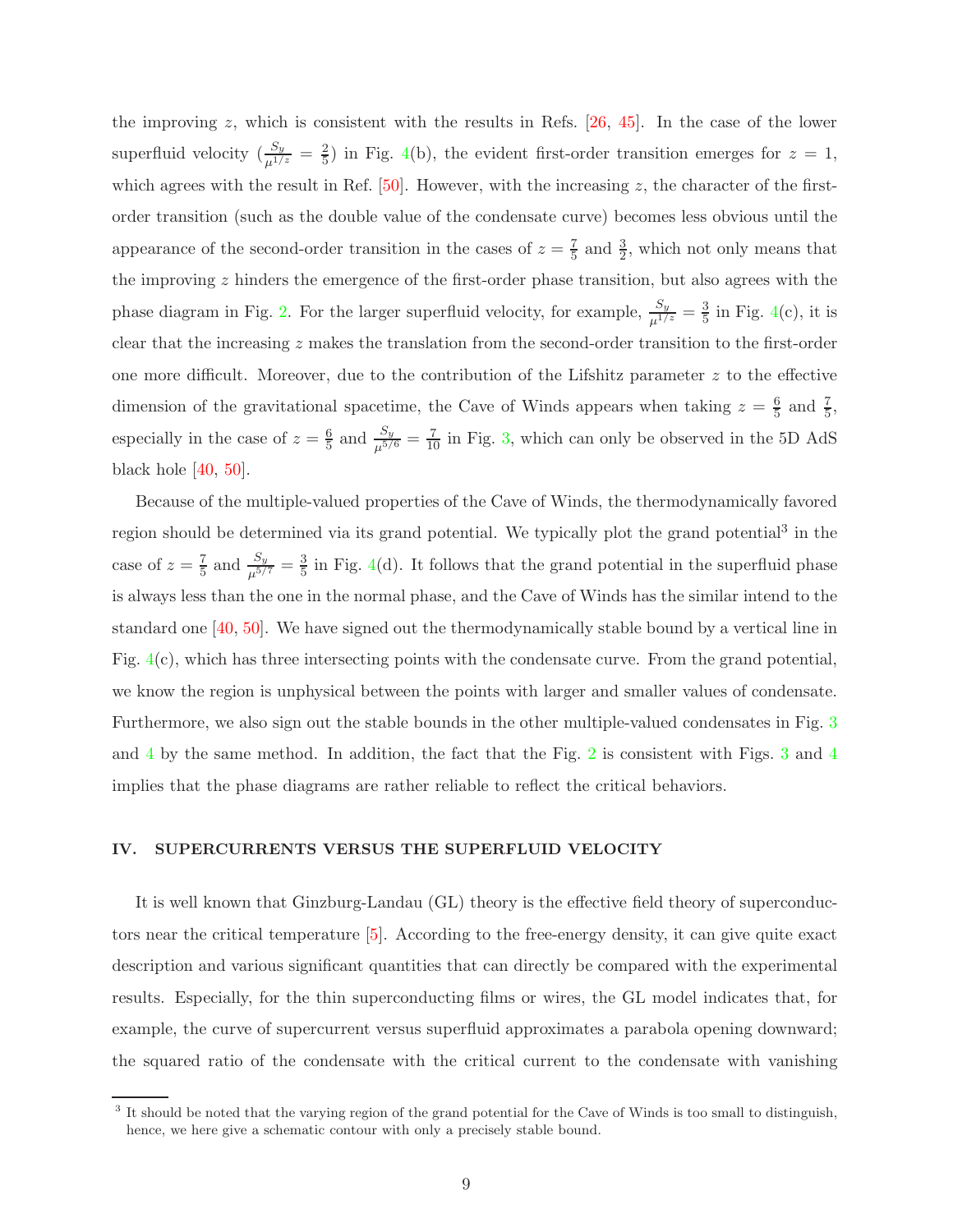

FIG. 5: The supercurrent versus the superfluid velocity for different values of the reduced temperature  $\frac{T}{T_0} = \frac{9}{10}$  (a),  $\frac{7}{10}$  (b), and  $\frac{2}{5}$  (c) with  $\Delta_+ = \frac{3}{2}$ . The curves from top to bottom correspond to  $z = 1, \frac{6}{5}, \frac{7}{5}$ , and  $z=\frac{3}{2}$ , respectively.

superfluid velocity is equal to two thirds; the critical current is proportional to  $(1 - T/T_c)^{3/2}$  and so on. In addition, the gauge/gravity duality also indicates that our 4D gravity corresponds to the 3D field theory, i.e., the thin film in two spatial dimensions. Therefore, it is interesting to compare our results with the ones of the GL model to check the rationality of our holographic model.

Because of the similar behaviors between  $\Delta_+ = \frac{3}{2}$  $\frac{3}{2}$  and  $\Delta_+ = 2$ , we typically plot the supercurrent as a function of the superfluid velocity with the different values of the reduced temperature and the Lifshitz parameter z in the case of  $\Delta_+ = \frac{3}{2}$  $\frac{3}{2}$  in Fig. 5, from which we have the following comments. Near the critical temperature (i.e.,  $\frac{T}{T_0} = \frac{9}{10}$ ) in Fig. 5(a), the curves for all different z approximate a parabola opening downward in accord with the GL model and have two intersecting points with the abscissa axis. At the intersecting point with the larger superfluid velocity value denoted by  $\frac{S_{yMax}}{\mu^{1/z}}$ , the supercurrent  $J_y/\mu^{\frac{z+1}{z}}$  decreases smoothly to zero, which means that near the critical temperature, the system suffers a second-order phase transition agreeing with the previous phase diagram and the condensate as well as the GL model. When the temperature falls over obviously from the critical temperature, such as  $\frac{T}{T_0} = \frac{7}{10}$  in Fig. 5(b), the linear dependence of  $J_y/\mu^{\frac{z+1}{z}}$ on  $\frac{S_y}{\mu^{1/z}}$  becomes more obvious until its maximum value  $J_{yMax}/\mu^{\frac{z+1}{z}}$  (i.e., the critical current) comparing with the case of  $\frac{T}{T_0} = \frac{9}{10}$ , which is consistent with the Bardeen-Cooper-Schrieffer (BCS)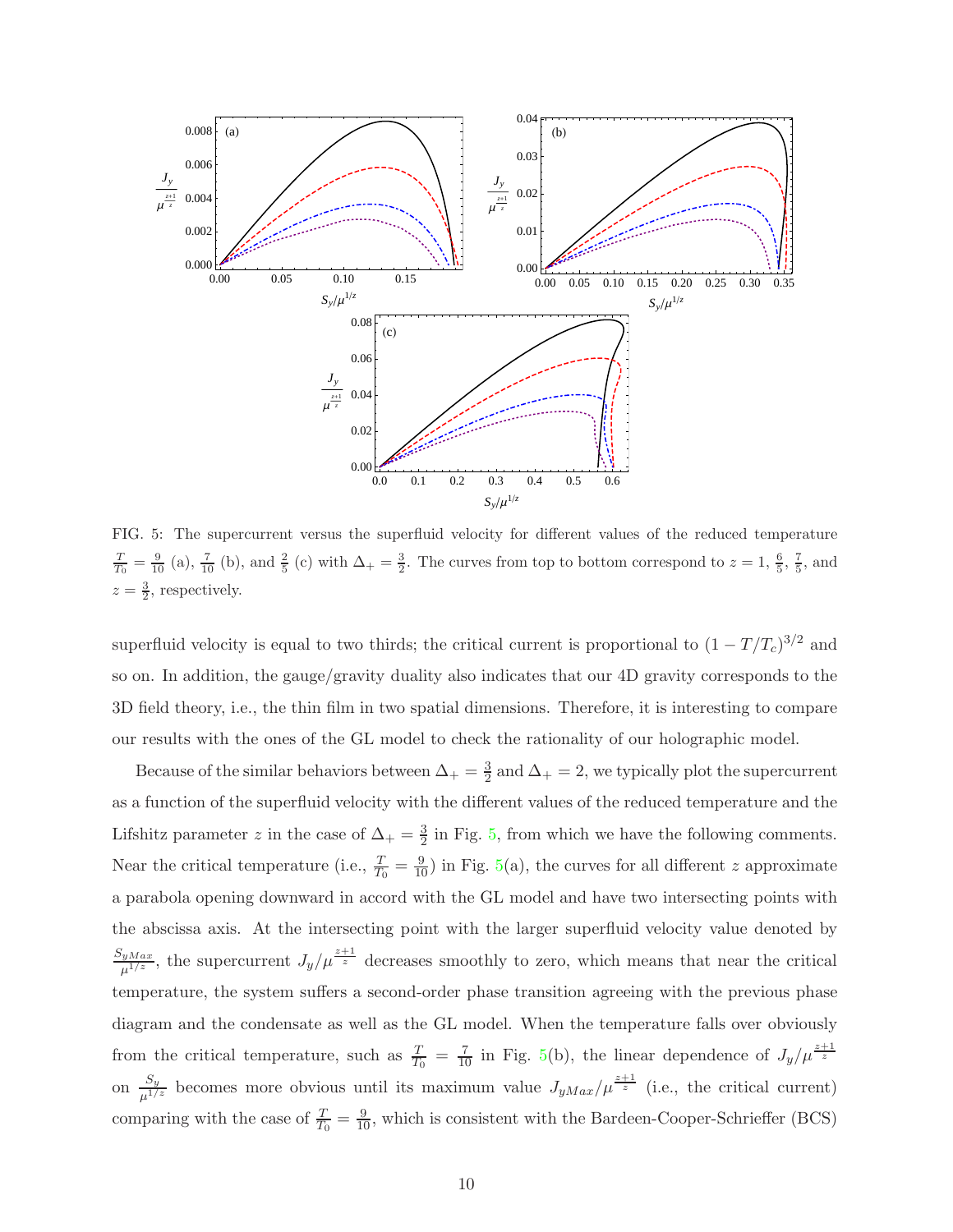|                           | $z=1$  | $z=\frac{9}{7}$ | $z =$<br>$\div$ | $z=\frac{3}{2}$ |
|---------------------------|--------|-----------------|-----------------|-----------------|
| $\frac{T}{T_0}$<br>$=0.9$ | 0.6619 | 0.6732          | 0.6427          | 0.6480          |
| $\frac{T}{T_0} = 0.7$     | 0.5832 | 0.5854          | 0.5829          | 0.5850          |
| $\frac{T}{T_0} = 0.4$     | 0.3011 | 0.3162          | 0.3328          | 0.3399          |

TABLE I: The ratio  $\alpha := (\langle O_x \rangle_c / \langle O_x \rangle_{\infty})^2$  at the different values of reduced temperature and the Lifshitz parameter with  $\Delta_+ = \frac{3}{2}$ .

thin superconducting film [53]. Near  $\frac{S_{yMax}}{\mu^{1/z}}$ , the supercurrent for  $z = 1$  and  $\frac{6}{5}$  becomes double valued, which means the latent heat and thus the first-order phase transition as expected from Fig. 2(a). As the temperature is lowered sufficiently, such as  $\frac{T}{T_0} = \frac{2}{5}$  $\frac{2}{5}$  in Fig. 5(c), the interesting behavior still exists near  $\frac{S_{yMax}}{\mu^{1/z}}$ . We can easily see that near the critical point, the case of  $z=1$  is the first-order transition, while the cases of  $z = \frac{7}{5}$  $\frac{7}{5}$  and  $\frac{3}{2}$  are of the second order. However, in the case of  $z=\frac{6}{5}$  $\frac{6}{5}$  (i.e., the Cave of Winds), we can not determine intuitively the order of the transition. By means of the phase diagram in Fig.  $2(a)$ , we conclude that the transition is of the first order, due to the fact that the critical superfluid velocity of  $\frac{T}{T_0} = \frac{2}{5}$  (corresponding to  $\frac{T}{\mu} \approx \frac{143}{10000}$ ) is less than the translating value  $\frac{S_y}{\mu^{5/6}} \approx \frac{31}{50}$  corresponding to the temperature  $\frac{T}{\mu} = \frac{137}{10000}$ . Furthermore, for all cases in Fig.  $5(a)$ , (b) and (c), the maximum value of the supercurrent decreases with the improving Lifshitz parameter  $z$ , which again implies that the larger  $z$  hinders the phase transition.

Another well-known result of the GL model states that

$$
\alpha := \left(\frac{\langle O_x \rangle_c}{\langle O_x \rangle_\infty}\right)^2 = \frac{2}{3},\tag{12}
$$

where  $\langle O_x\rangle_{\infty}$  and  $\langle O_x\rangle_c$  are denoted as the value of the condensate corresponding to the vanishing superfluid velocity and the critical current, respectively. Note that both  $\langle O_x \rangle_c$  and  $\langle O_x \rangle_\infty$  can be read from Fig. 5. In particular, we can firstly fix the value of the critical current and thus obtain the corresponding condensate value, i.e.,  $\langle O_x \rangle_c$ . Similarly, we can read off  $\langle O_x \rangle_{\infty}$  from Fig. 5 with the superfluid velocity  $S_y = 0$ . We calculate the ratio  $\alpha$  for different values of the reduced temperature and the Lifshitz parameter z with  $\Delta_{+}=\frac{3}{2}$  $\frac{3}{2}$ , and list the results in Table I, from which we find that, near the critical temperature  $(\frac{T}{T_0} = \frac{9}{10})$ , the ratio is consistent with the GL model, while in the case of the lower temperature  $(\frac{T}{T_0} = \frac{7}{10}, \frac{2}{5})$  $\frac{2}{5}$ , the ratio  $\alpha$  deviates more evidently from the GL value 2  $\frac{2}{3}$ . For the fixed reduced temperature  $\frac{T}{T_0} = \frac{2}{5}$  $\frac{2}{5}$ , the ratio  $\alpha$  increases with the improving z, which might result from the fact that the condensate  $\langle O_x \rangle_{\infty}$  is suppressed more seriously as z increases. However, in the cases of  $\frac{T}{T_0} = \frac{7}{10}$  and  $\frac{9}{10}$ , the ratio  $\alpha$  is not obviously dependent on the Lifshitz parameter z.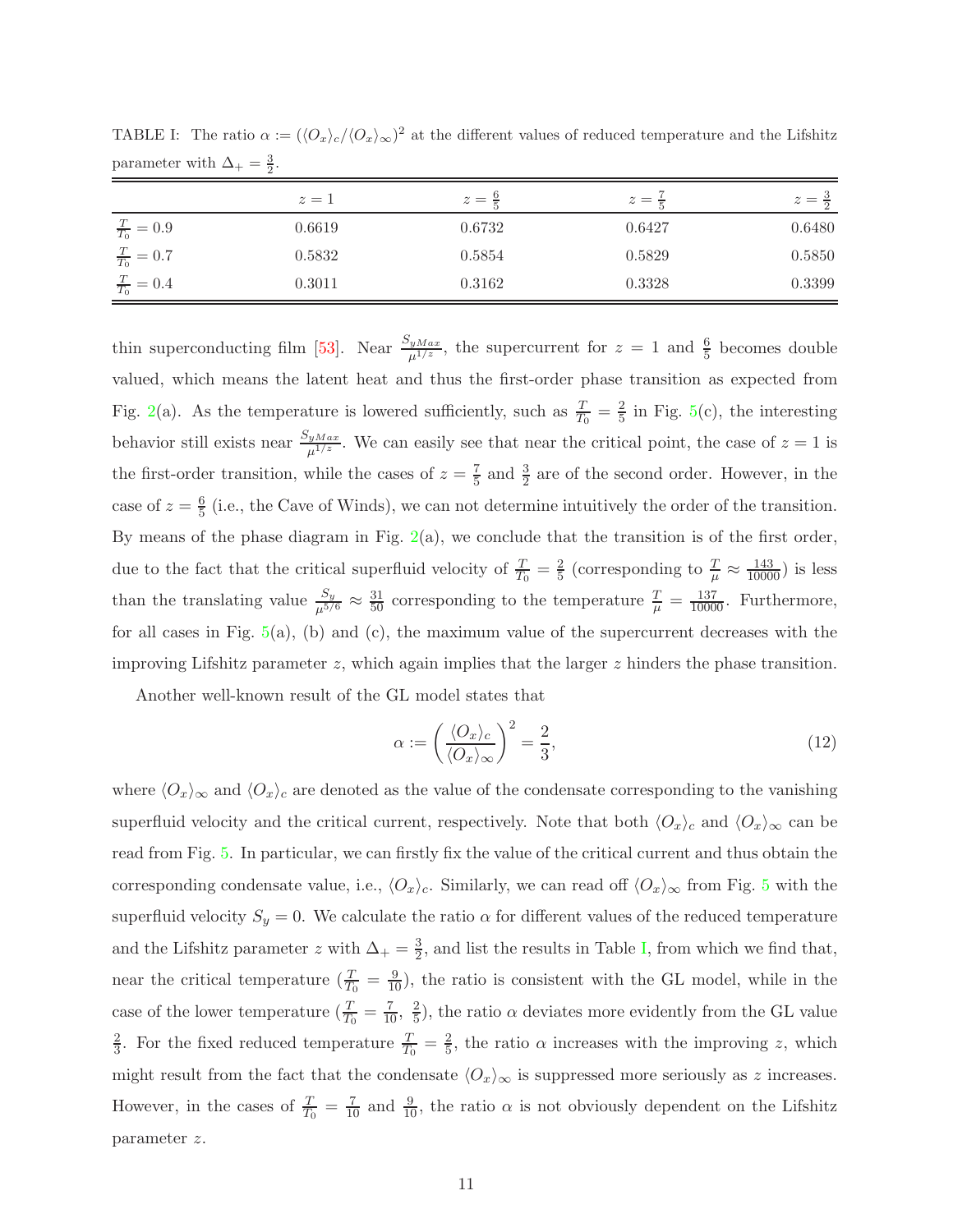#### V. CONCLUSION AND DISCUSSION

In summary, we have studied the holographic superfluid models in the 4D Lifshitz spacetime in the probe limit and obtained the effects of the Lifshitz dynamical exponent z on the superfluid phase transition. Main results are concluded as follows.

We have obtained the phase diagrams with the rich structure and typically plotted the condensate as a function of the temperature. The results show that, regardless of the superfluid velocity, the critical temperature decreases with the improving Lifshitz parameter z. Moreover, when  $z$  improves beyond a value, there is no longer the first-order transition even in the case of the sufficiently large superfluid velocity, which is always observed in the usual AdS black hole in the probe limit. Hence, we conclude that the larger  $z$  hinders not only the condensate but also the appearance of translating point from the second-order transition to the first-order one. What is more, in some range of the Lifshitz parameter  $z$ , the Cave of Winds appears, which has been observed in the 5D AdS black hole with the intermediate mass squared for some superfluid velocity. This means that the Lifshitz parameter z contributes evidently to the effective mass as well as the effective dimension of the background geometry, which is obvious from the characteristic exponent  $\Delta_{\pm}=\frac{1}{2}$  $\frac{1}{2}\left(z \pm \sqrt{z^2 + 4m^2}\right)$  and the spacetime metric (1).

Furthermore, we have compared our holographic model with the GL model by plotting the supercurrent versus the superfluid velocity. The results from the supercurrent are consistent with the ones obtained from the condensate with the fixed superfluid velocity, especially the Cave of Winds. In addition, we have shown that our results agree with the ones of the GL model near the critical temperature, especially, the ratio  $\alpha = (\langle O_x \rangle_c/\langle O_x \rangle_{\infty})^2$ , but this value deviates much more obviously as the temperature decreases further.

Notice that our study of the MCV superfluid model was limited to the probe limit in the 4D spacetime and the effects of the Lifshitz parameter z were discussed by comparing with the results in the 5D AdS black hole [50]. To complement our results, it is interesting to consider the holographic superfluid model in the 5D Lifshitz spacetime as well as the backreaction from the MCV field. In addition, by applying the Landau criterion to the quasinormal mode identified with the pole of Green function, the authors of Ref. [42] revisited the holographic superfluid, where the results exhibited the much lower critical temperature than the one from the thermodynamical analysis and also the signal of the existence for the striped phase near the critical point. Therefore, it is valuable to analyze the MCV model from the perturbing perspective to further understand the Lifshitz effect, which is our work in the near future.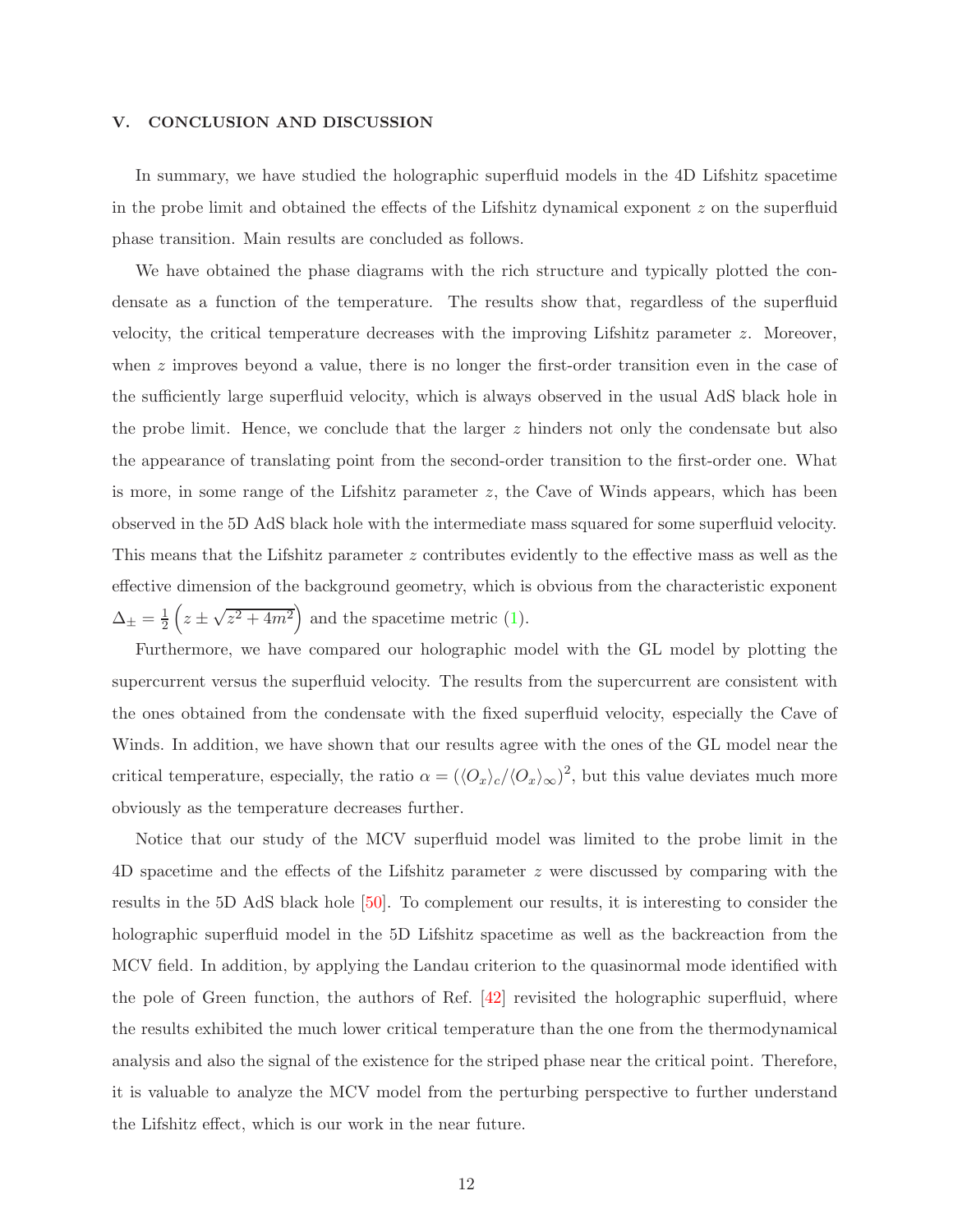#### Acknowledgments

We would like to take this opportunity to thank L. Li for his helpful discussions and comments. This work is supported by the National Natural Science Foundation of China (Grant No. 11175077), the Joint Specialized Research Fund for the Doctoral Program of Higher Education, Ministry of Education, China (Grant No. 20122136110002), the Project of Key Discipline of Theoretical Physics of Department of Education in Liaoning Province (Grant Nos. 905035 and 905061), and the Open Project Program of State Key Laboratory of Theoretical Physics, Institute of Theoretical Physics, Chinese Academy of Sciences, China (No. Y4KF101CJ1).

- [1] J. M. Maldacena, Adv. Theor. Math. Phys. 2 (1998) 231.
- [2] S. A. Hartnoll, C. P. Herzog and G. T. Horowitz, Phys. Rev. Lett. 101 (2008) 031601.
- [3] S. S. Gubser and S. S. Pufu, JHEP 11 (2008) 033.
- [4] J. W. Chen, Y. J. Kao, D. Maity, W. Y. Wen and C. P. Yeh, Phys. Rev. D 81 (2010) 106008.
- [5] S. A. Hartnoll, C. P. Herzog and G. T. Horowitz, JHEP 0812 (2008) 015.
- [6] R. -G. Cai and R. -Q. Yang, arXiv:1404.2856 [hep-th].
- [7] H. B. Zeng and J. P. Wu, Phys. Rev. D 90 (2014) 046001.
- [8] R. -G. Cai and R. -Q. Yang, arXiv:1404.7737 [hep-th].
- [9] T. Albash and C. V. Johnson, JHEP 0809 (2008) 121.
- [10] Y. Liu, Q. Pan and B. Wang, Phys. Lett. B 702 (2011) 94.
- [11] D. Momeni, N. Majd and R. Myrzakulov, Europhys. Lett. 97 (2012) 61001.
- [12] T. Nishioka, S. Ryu and T. Takayanagi, JHEP 03 (2010) 131.
- [13] D. Roychowdhury, Phys. Lett. B 718 (2013) 1089.
- [14] C. P. Herzog, J. Phys. A 42 (2009) 343001.
- [15] G. T. Horowitz, Lect. Notes Phys. 828 (2011) 313.
- [16] S. Kachru, X. Liu and M. Mulligan, Phys. Rev. D 78 (2008) 106005.
- [17] P. Horava, Phys. Rev. D 79 (2009) 084008.
- [18] M. Liu, J. Lu, Y. Xu, J. Lu, Y. Wu and R. Wang, Phys. Rev. D 87 (2013) 024043.
- [19] M. Liu, Y. Xu, J. Lu, Y. Yang, J. Lu and Y. Wu, Mod. Phys. Lett. A 29 (2014) 1450084.
- [20] N. Iizuka and K. Maeda, JHEP 1207 (2012) 129.
- [21] J. i. Koga, K. Maeda and K. Tomoda, Phys. Rev. D 89 (2014) 104024.
- [22] D. W. Pang, Commun. Theor. Phys. 62 (2014) 265.
- [23] E. J. Brynjolfsson, U. H. Danielsson, L. Thorlacius and T. Zingg, J. Phys. A 43 (2010) 065401.
- [24] S. -J. Sin, S. -S. Xu and Y. Zhou, Int. J. Mod. Phys. A 26 (2011) 4617.
- [25] Y. Bu, Phys. Rev. D 86 (2012) 046007.